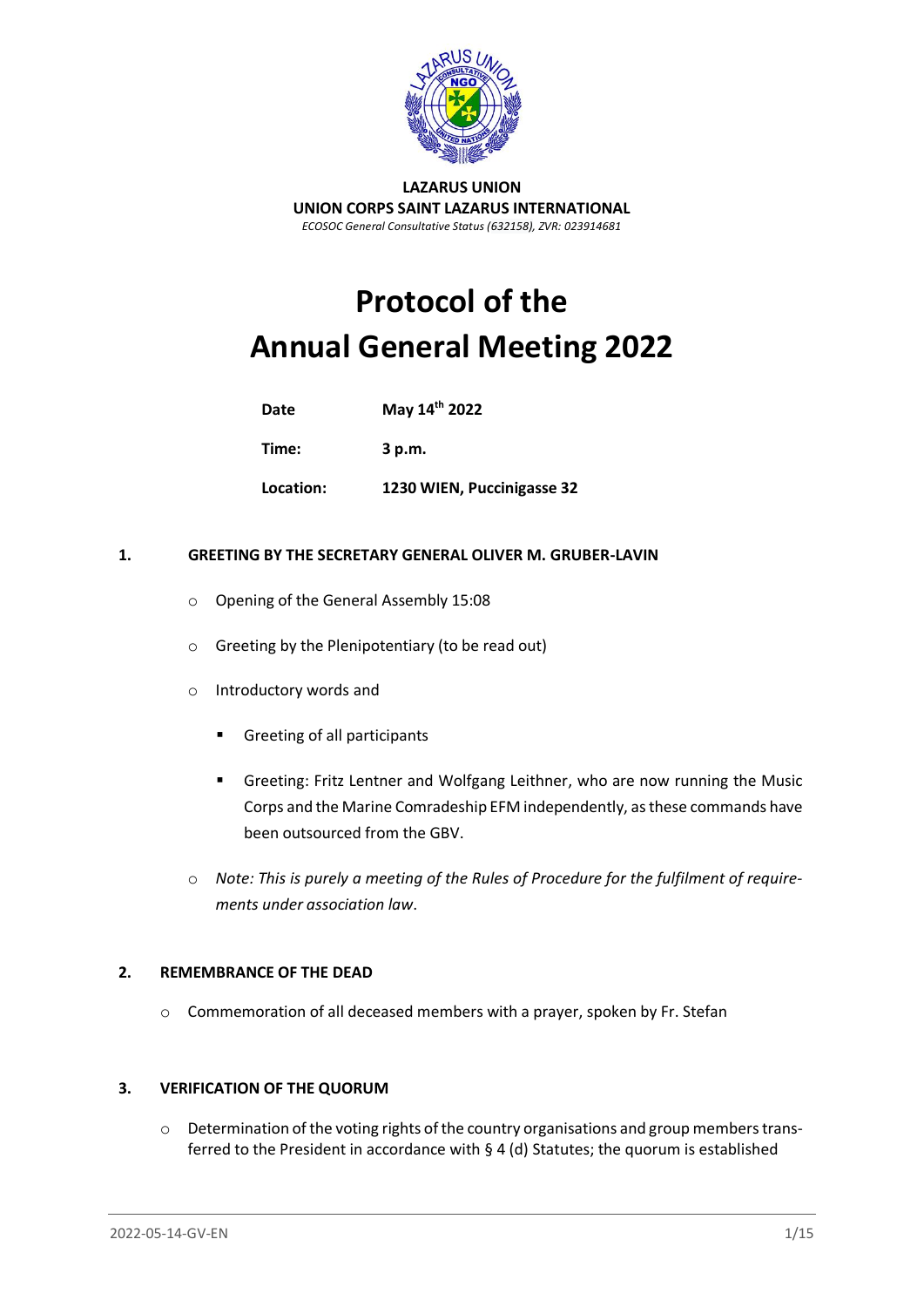

# **4. APPROVAL OF THE AGENDA**

- $\circ$  The agenda was sent out in accordance with § 10 (c) of the Statutes and published on the homepage and remained unopposed.
- o The agenda is adopted unanimously

# **5. APPROVAL OF THE LAST GA PROTOCOL**

 $\circ$  As the minutes were published on the homepage and remained unopposed, they were not read out and the minutes were unanimously accepted by the General Assembly

# **6. ADMISSION AND EXCLUSION OF MEMBERS**

- o o Due to the number of admissions since the last AGM, individual confirmation is not possible. The admissions are confirmed "*in cumulo*" by the AGM.
- o o Exclusions: The former Grand Protector Dr. Werner Fasselabend was excluded by decree from the former GBV. The exclusion is unanimously acknowledged by the General Assembly.

**7. REPORTS**

- a) **The President** (*represented by the Secretary General*)
	- o Pandemic condition, very limited activities
	- o Status of the Lazarus Union with the United Nations: Since 2019, the Lazarus Union is in "general consultative status with the Economic and Social Council" (ECOSOC) of the United Nations". As of 21st April, there were 5,450 NGOs listed with consultative status at the United Nations, but only 140 have "general consultative status".
	- o Concerns: As a UN NGO, stronger alignment with the UN Sustainable Development Goals.
	- o Financially, the Union is in a strong position, see Treasurer's report.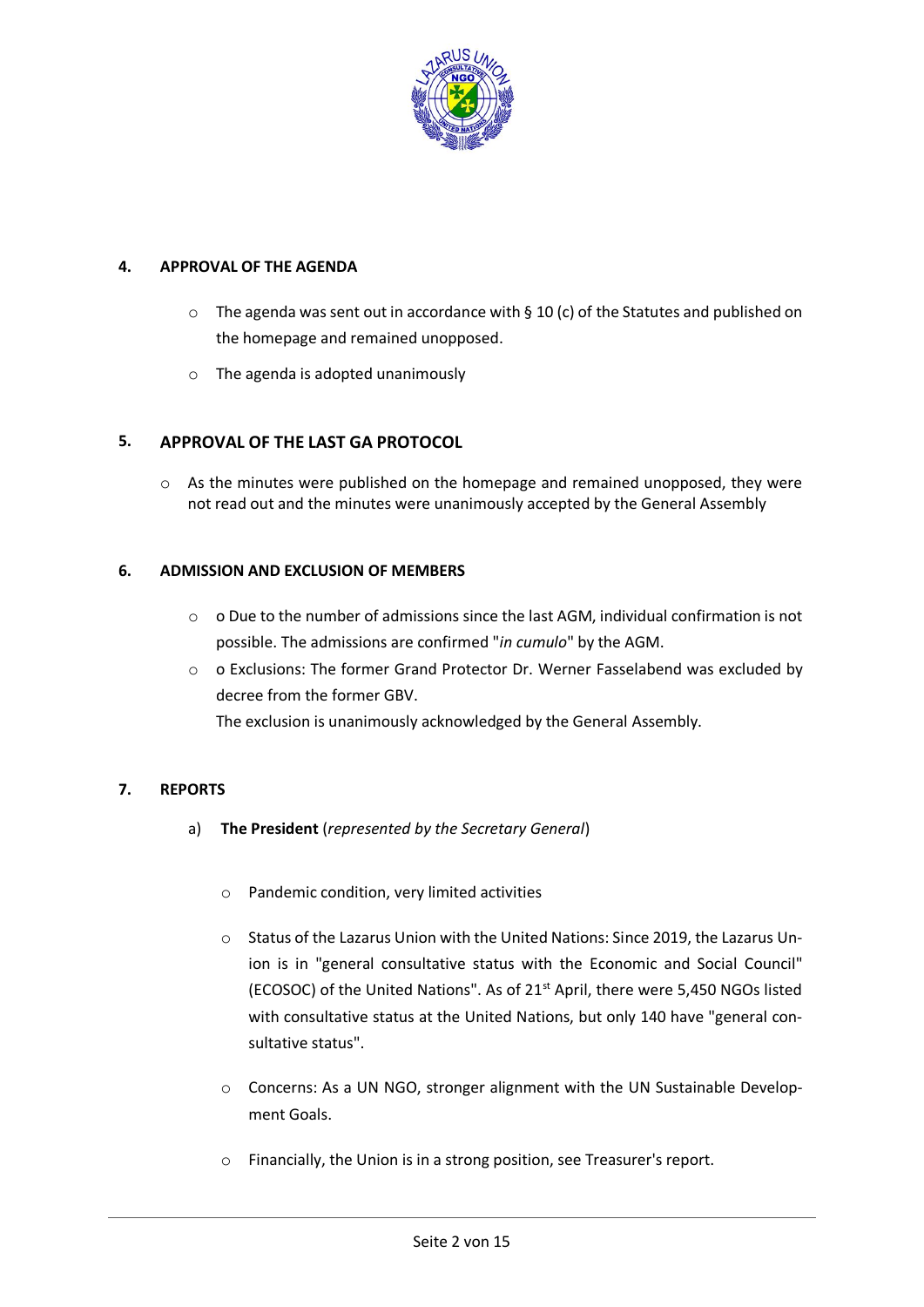

o Homepage is being redesigned; after completion: programme event to coordinate further campaigns and events.

# b) **The Treasurer**

- o The association is financially sound, there are no liabilities or outstanding debts.
- o There are no litigation risks and therefore no liabilities to legal representatives.
- o Key financial data:
	- Cash report from 01.01.2022 to 13.05.2022

| Carry forward from 2021      | 26.249,23 |
|------------------------------|-----------|
| Sum of expenditure           | 6.500,00  |
| Sum of revenue               | 2.431.14  |
| Balance sum as at 13.05.2022 | 21.397,94 |

# **8. AUDITORS' REPORT**

- o The report is presented in writing (*see enclosure*).
- o Summary: A complete overall inventory has been carried out. Stocks and cash form a solid basis for 2022/23. All financial transactions are properly documented and verifiable.
- o The report was adopted unanimously.

# **9. PROPOSAL FOR DISCHARGE OF THE PRESIDENCY BY THE AUDITORS**

o The auditors propose the discharge of the Presidium. The proposal is adopted unanimously

### **10. ELECTION OF THE NEW PRESIDIUM**

o The election proposal has been submitted in writing and was sent out with the agenda in due time according to Statutes § 10 (c) and has remained unopposed.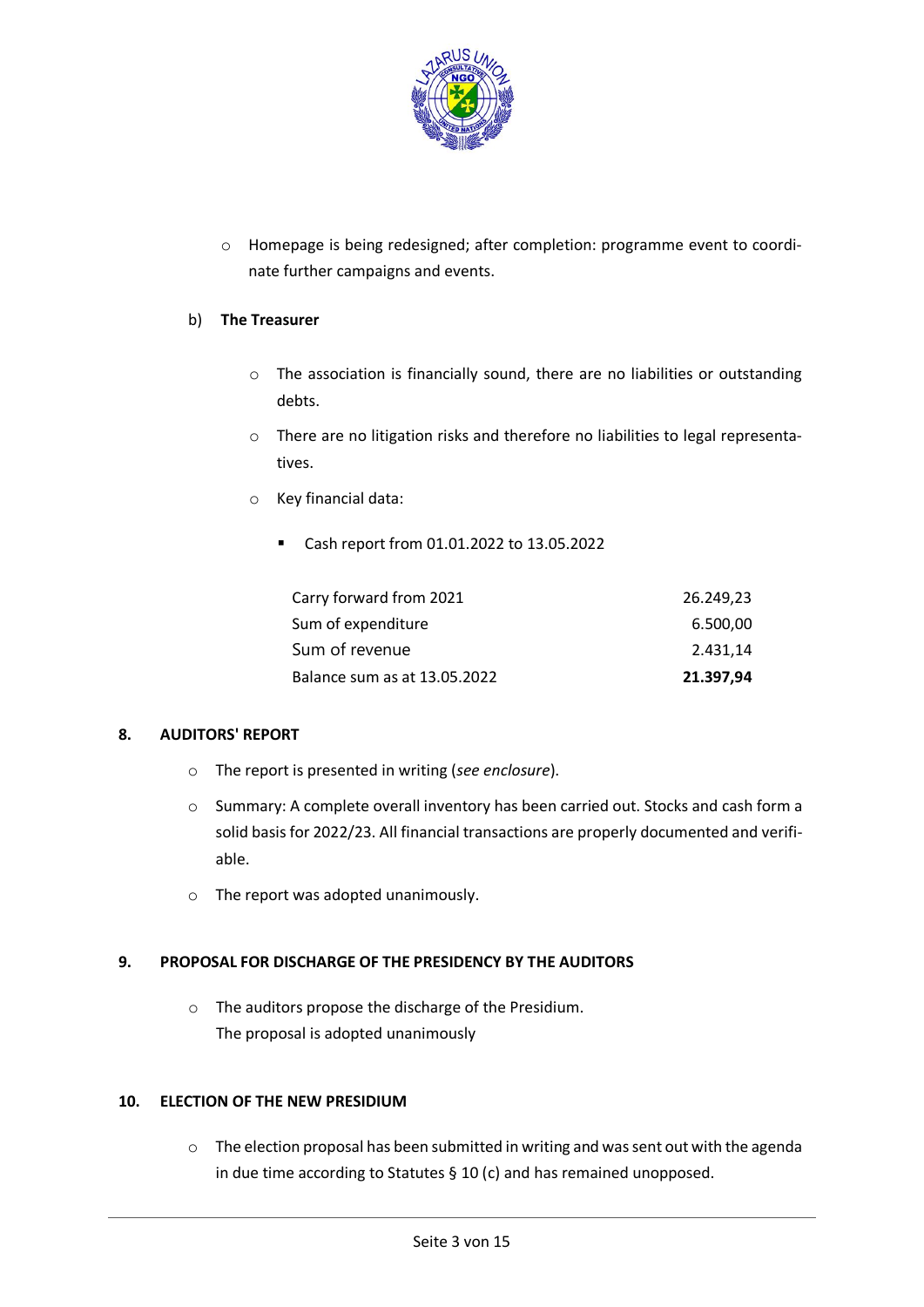

| 1.               | Oliver M. GRUBER-LAVIN OCHOA | <b>Chief Representative</b> |
|------------------|------------------------------|-----------------------------|
| 2.               | vakant                       | 1. Vice-president           |
| 3.               | <b>Peter SCHERER</b>         | 2. Vice-president Finance   |
| $\overline{4}$ . | <b>Friedrich LENTNER</b>     | Vice-president Music corps  |
| 5.               | vakant                       | Vice-president Finance CFO  |
| 6.               | Bernd HÖHLE                  | Vice-president SOF          |
| 7.               | Alan WOOLLEY                 | Vice-president              |
| 8.               | Julio CUSTODIO de MELO       | Vice-president              |
| 9.               | lan W. TOUGH                 | Vice-president              |
| 10.              | <b>Antonio VIRGILI</b>       | Vice-president              |
| 11.              | Javier LOPEZ                 | Vice-president              |
| 12.              | <b>Ewald BASTRON</b>         | Vice-president              |
| 13.              | <b>Herbert PAULIS</b>        | <b>Secretary General</b>    |
| 14.              | Jiří KOPAL                   | 1. Deputy Secretary General |
| 15.              | vakant                       | 2. Deputy Secretary General |
| 16.              | <b>Peter SCHERER</b>         | <b>Treasurer</b>            |
| 17.              | vakant                       | 1. Deputy Treasurer         |
| 18.              | vakant                       | 2. Deputy Treasurer         |

Voting members present:

| Music corps Lazarus Union |  |
|---------------------------|--|
| Marine comradeship EFM    |  |

o The members of the Presidium present, except for the GM Chair, who are standing for re-election, formally declare their resignation.

# **ELECTION**

- $\circ$  The Chairman of the GA appoints in accordance with § 22 (d)
	- 1) P. Stefan SCHNITZER (*Member of the Advisory Board, not standing for election*)
	- 2) Hans-Rudolf GRIES (*Member of the Advisory Board, not standing for election*)

as assessors of election.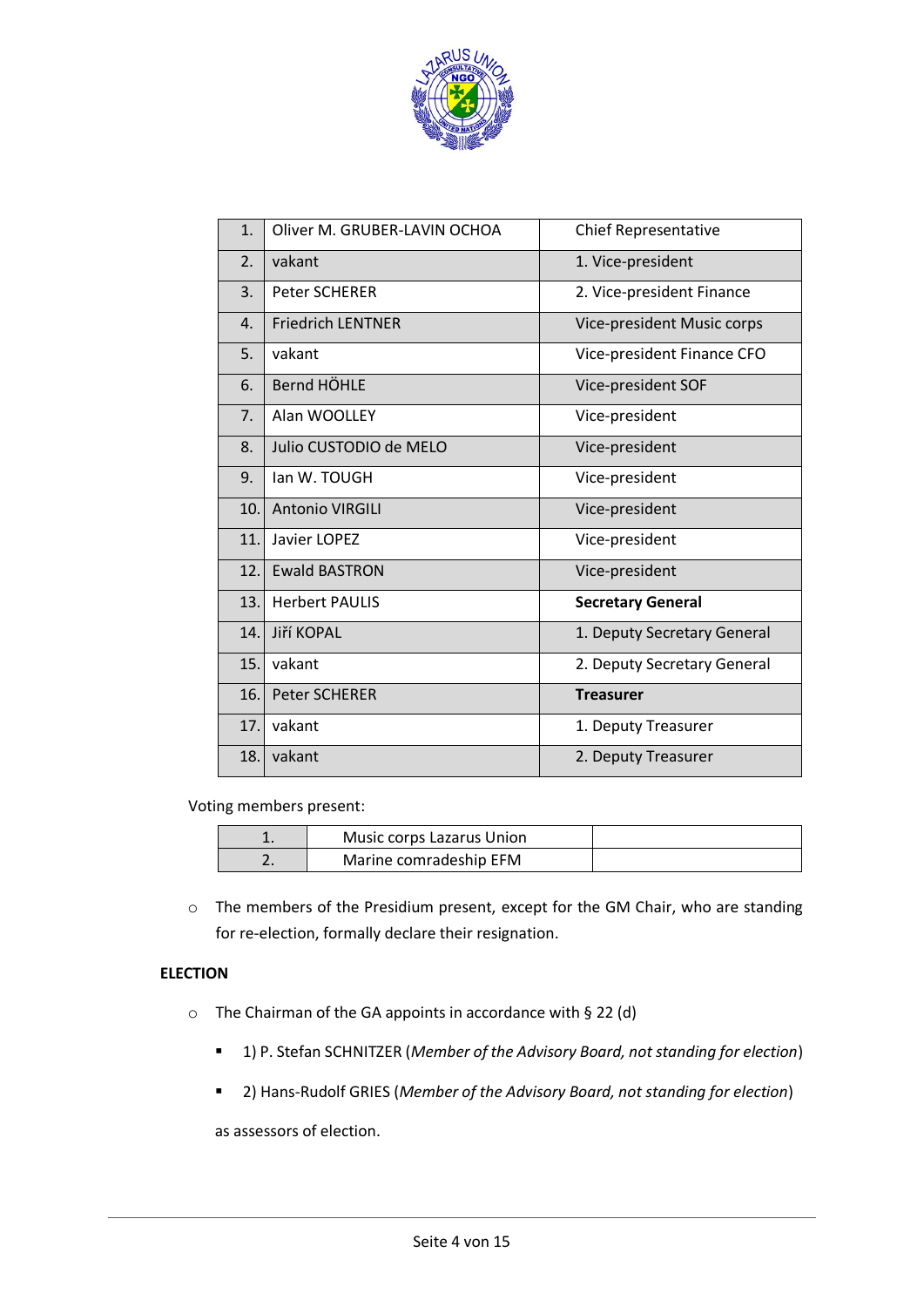

 $\circ$  The election on the election proposal submitted in accordance with § 10 (d) shall be conducted openly by acclamation (*noted in accordance with § 22 (h)*)

# o **RESULT**

- o The election proposal is accepted unanimously.
- o The elected members present accept the election, those not present have 2 weeks to accept according to § 22 (a).
- o The Secretary General Herbert PAULIS proposes to confirm GBV Oliver M. GRUBER-LAVIN as Grand Master of the Honorary Knighthood according to § 13 (a).
- o The motion is unanimously accepted.

# **11. AMENDMENT TO THE ARTICLES OF ASSOCIATION**

- *§1 Name, Headquarters and Fields of Activity*
	- *d) Mail delivery address is A-1220, Spargelfeldstraße 162/Haus 196.*

is amended as follows:

- *§1 Name, Headquarters and Fields of Activity*
	- d) *Mail delivery address is A-1070, Neubaugasse 17-19/II/20*
- o The amendment to the Statutes is adopted unanimously

# **12. ELECTION OF THE AUDITORS**

- o The Auditors:
	- **■** Johann WUKOVITS
	- **Bettina HEINDEL**
	- Angelika KRAUSE

are unanimously confirmed for a further term of office.

# **13. CONFIRMATION OF THE DIRECTORATE**

 $\circ$  GBV Oliver M. Gruber-Lavin proposes to appoint the former General Representative, Prof. DDr. Lothar Gellert, as "*Honorary Chairman of the Supervisory Board*" due to his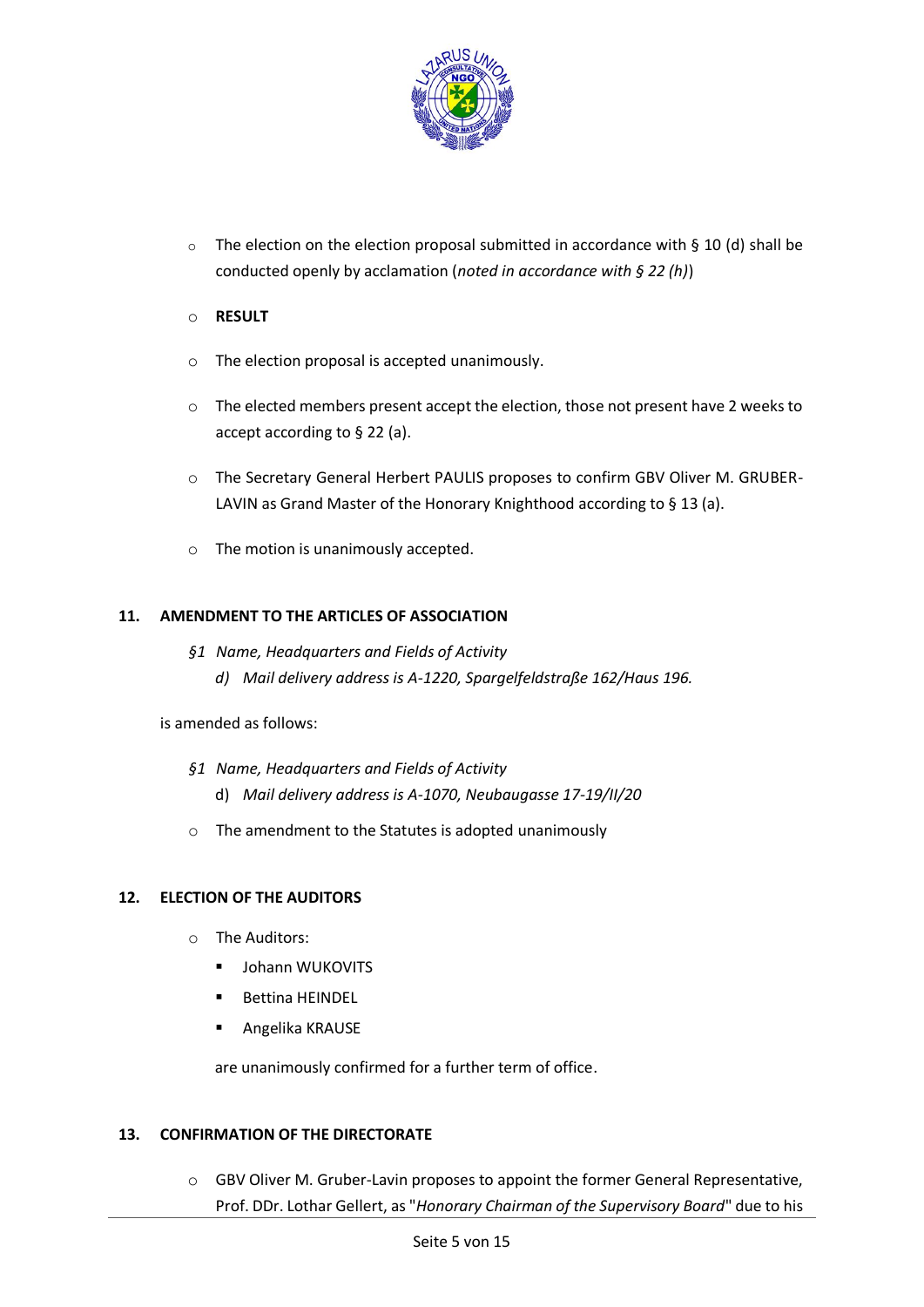

merits. (*The nominee accepts the appointment*). The motion was adopted unanimously.

- o Bgdr. Ewald ANGETTER. requests to be released from his function as a member of the Board of Directors for personal reasons. The motion is unanimously accepted.
- o The (*remaining*) members of the Executive Board are unanimously confirmed for a further term of office in accordance with §18 (b).

# **14. GENERALLY**

- o According to § 10 (d) no motions were received that could be dealt with.
- $\circ$  Oliver M. Gruber-Lavin proposes to award the former Deputy General Secretary and Treasurer, Christina Gellert, for her services with the "*Grand Silver Star of Honour*" of the "*Grand Star of the Lazarus Union*". The request is granted unanimously.
- o At the same time, it is decided unanimously to award the former GBV Lothar Gellert the " *Grand Gold Star of Honour* " for life.

# **15. END OF THE GENERAL ASSEMBLY**

o The General Assembly ends at: 3:48 p.m.

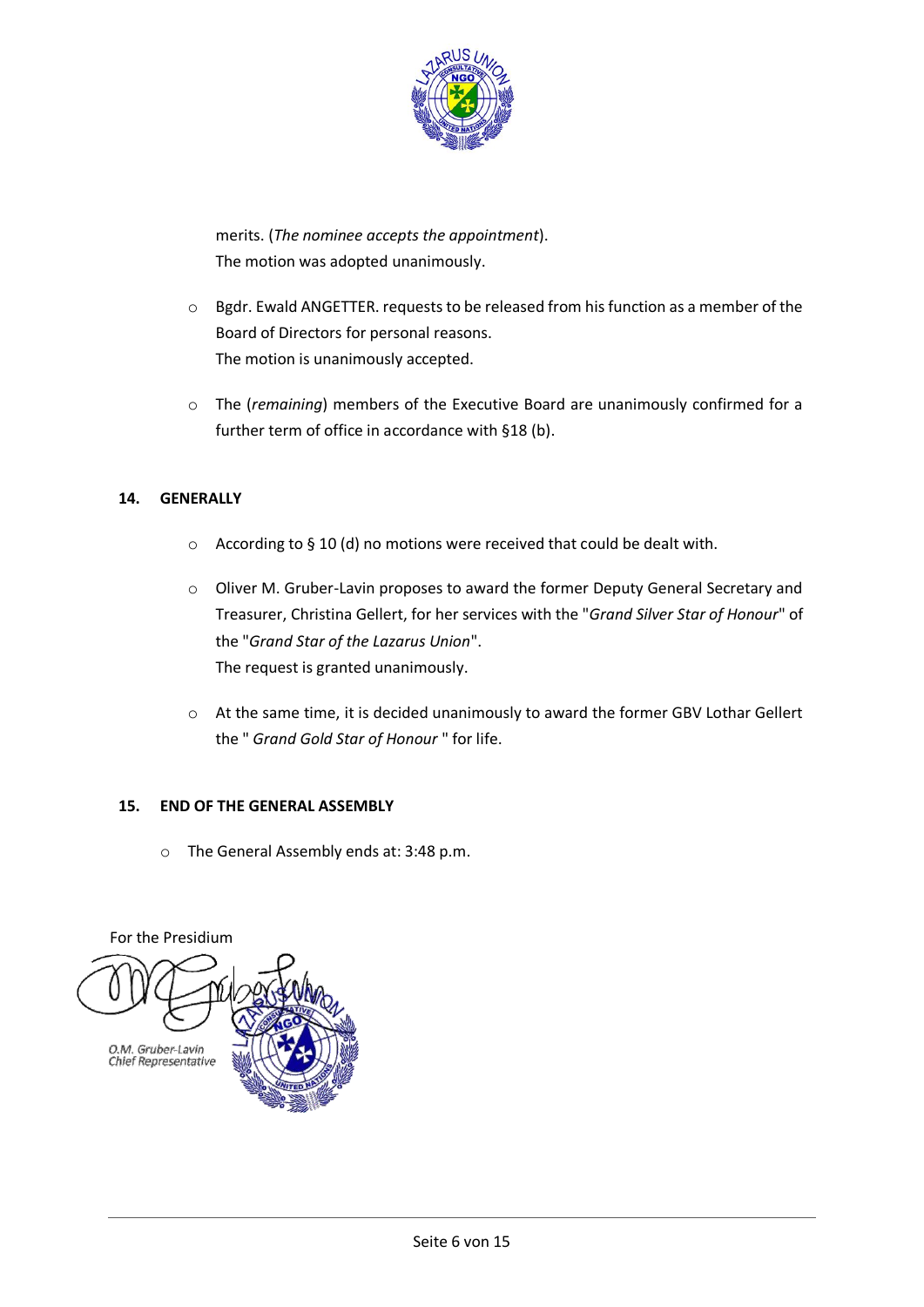

#### **LAZARUS UNION UNION CORPS SAINT LAZARUS INTERNATIONAL** *ECOSOC General Consultative Status (632158), ZVR: 023914681*

# **ANNEX 1: GREETING FROM THE OUTGOING CHIEF REPRESENTATIVE**

# Dear comrades!

Thank you for finding your way to our General Assembly. This General Assembly is particularly important because elections for the "new" Presidium are being held here today, setting the course for the next 4 years.

Unfortunately, for various reasons, I cannot personally chair this important meeting today, but my deputy as General Representative and Secretary General Oliver Gruber-Lavin will do this for me in an excellent way.

Rising infection figures in Germany and the associated risk of infection when travelling make it impossible for me to attend. However, my thoughts are with you at this event.

We have exciting years behind us. In 2019 I took over the sceptre at the request of the former General Plenipotentiary and founder of the Lazarus Union in a way that was completely surprising for me. This was far beyond my imagination at the time.

Only thanks to the strong team in the Presidium and my friends within the Union was it at all possible to do justice to this task as a full-time university lecturer. I would like to express my thanks to all of them for this.

In recent years, we have tried to "swim free" of existing burdens.

The General Assembly will have to decide whether we have succeeded.

Unfortunately, events of the last few weeks have shown that for personal reasons I am no longer able to face the challenges that the office of GBV entails.

I will therefore not stand as a GBV candidate in the elections to be held today and will therefore no longer continue in the roles of President, Union Commander, and Grand Master of the Knighthood of Honour. My membership as a functionless member of the LU remains unaffected by this.

However, there is someone within the Lazarus Union who can exercise this office in the best way due to his previous activity and his previous commitment for the Lazarus Union. I am speaking here of Oliver Gruber-Lavin. He can continue the vision of the founder of Lazarus Union for the good of the Union. I therefore ask all those entitled to vote to express their confidence in Oliver Gruber-Lavin by electing him as GBV.

In this respect I wish the General Assembly wise decisions and the new Presidium as well as the newly elected GBV a happy hand in all decisions.

> Yours sincerely, your Lothar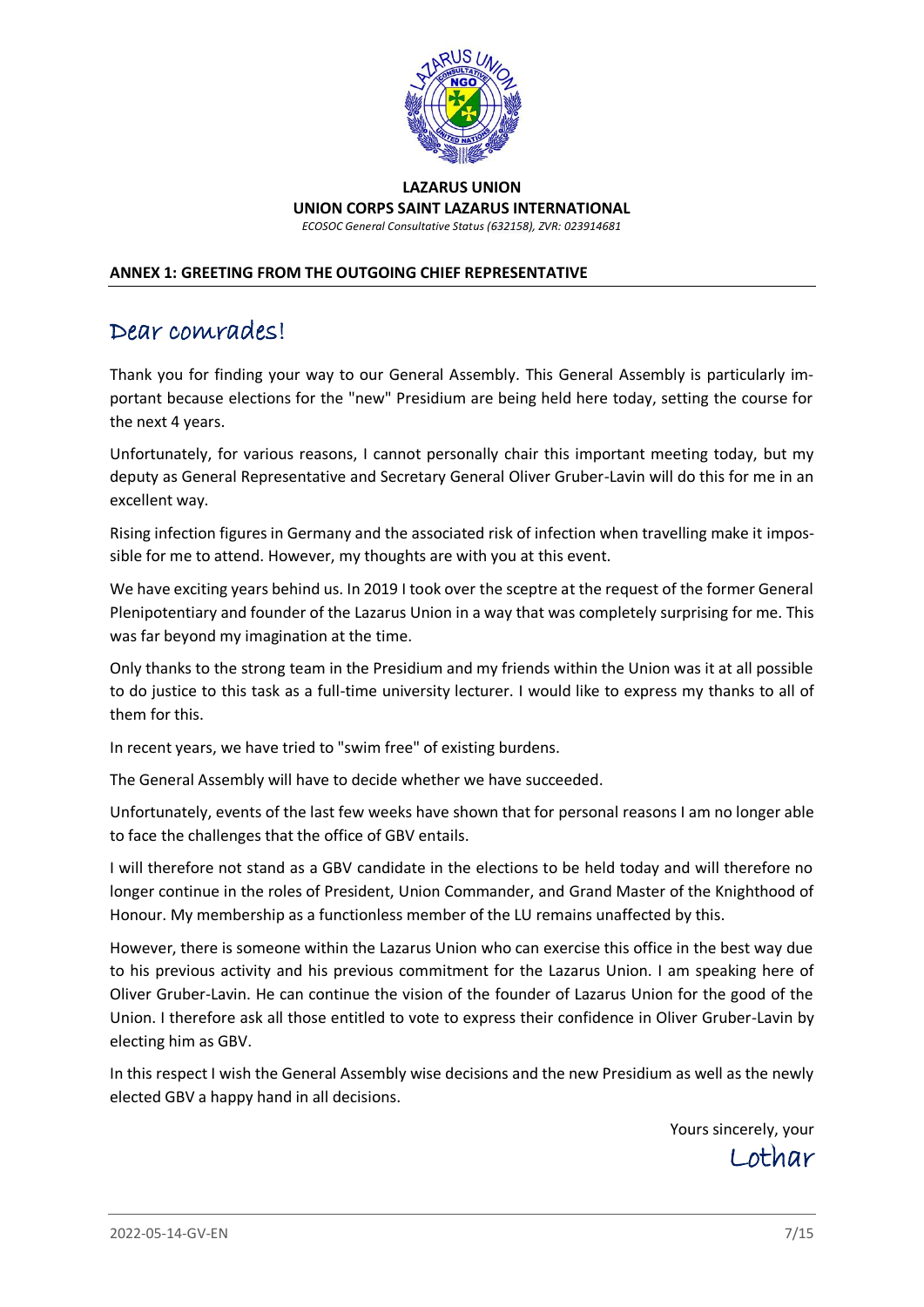

#### **APPENDIX 2 ELECTION PROPOSAL**

ELECTION PROPOSAL and LIST OF ELIGIBLE ELECTORS FOR THE GENERAL ASSEMBLY OF THE LAZARUS UNION on 14 May 2022 (*as at 12 May 2022*)

| <b>Board</b>           |                              |                             |              |
|------------------------|------------------------------|-----------------------------|--------------|
| <b>EXECUTIVE BOARD</b> |                              |                             |              |
| $N^{\circ}$            | Proposal for election        | Position                    | <b>Votes</b> |
| 1.                     | Oliver M. GRUBER-LAVIN OCHOA | Chief Representative        |              |
| 2.                     | vacant                       | 1. Vice-president           |              |
| 3.                     | Peter SCHERER                | 2. Vice-president Finance   |              |
| 4.                     | <b>Friedrich LENTNER</b>     | Vice-president Music corps  |              |
| 5.                     | Peter SCHERER                | Vice-president Finance CFO  |              |
| 6.                     | Bernd HÖHLE                  | Vice-president SOF          |              |
| 7.                     | Alan WOOLLEY                 | Vice-president              |              |
| 8.                     | Julio CUSTODIO de MELO       | Vice-president              |              |
| 9.                     | lan W. TOUGH                 | Vice-president              |              |
| 10.                    | Antonio VIRGILI              | Vice-president              |              |
| 11.                    | Javier LOPEZ                 | Vice-president              |              |
| 12.                    | <b>Ewald BASTRON</b>         | Vice-president              |              |
| 13.                    | <b>Herbert PAULIS</b>        | <b>Secretary General</b>    |              |
| 14.                    | Jiří KOPAL                   | 1. Deputy Secretary General |              |
| 15.                    | vacant                       | 2. Deputy Secretary General |              |
| 16.                    | <b>Peter SCHERER</b>         | <b>Treasurer</b>            |              |
| 17.                    | vacant                       | 1. Deputy Treasurer         |              |
| 18.                    | vacant                       | 2. Deputy Treasurer         |              |

| <b>AUDITORS</b> |                        |            |              |
|-----------------|------------------------|------------|--------------|
| $N^{\circ}$     | Proposal for election  | Position   | <b>Votes</b> |
| 1.              | Johann WUKOVITS        | 1. Auditor |              |
| 2.              | Angelika KRAUSE        | 2. Auditor |              |
| 3.              | <b>Bettina HEINDEL</b> | 3. Auditor |              |

| <b>SUPERVISORY BOARD</b> |                              |                   |              |
|--------------------------|------------------------------|-------------------|--------------|
| $N^{\circ}$              | Proposal for election        | Position          | <b>Votes</b> |
| 1.                       | Adolf H. NEIDHART            | Honorary Chairman |              |
| 2.                       | Alexander Wolfgang WALLINGER | Chairman          |              |
| 3.                       | Gregory BADZIAG              | Director          |              |
| $\overline{4}$ .         | Sven DIETEL                  | Director          |              |
| 5.                       | <b>Sven TRATSCHITT</b>       | Director          |              |
| 6.                       | <b>Marty GROSSMANN</b>       | Director          |              |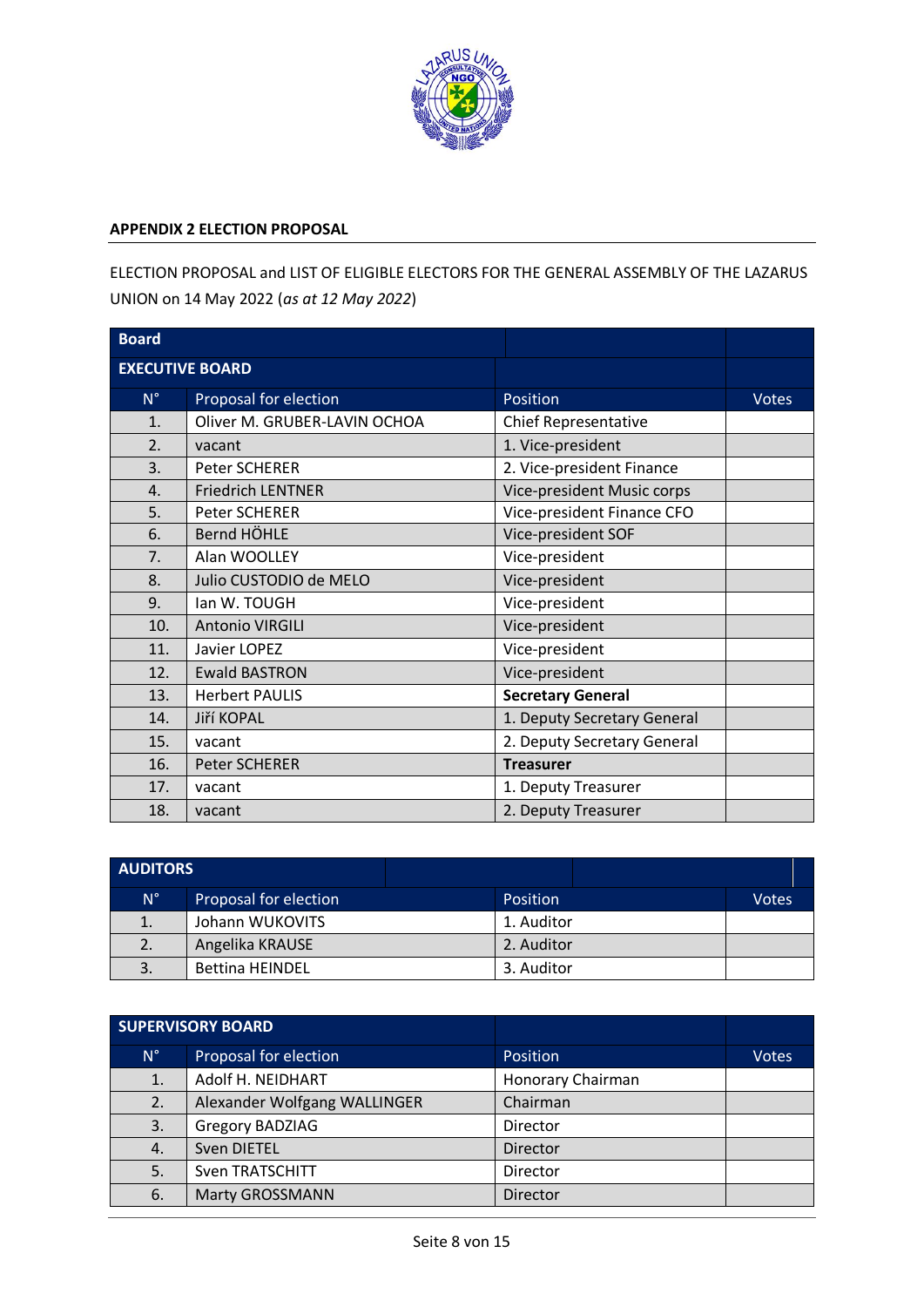

| $\overline{7}$ . | Ramiro A. GUERRERO        | Director |  |
|------------------|---------------------------|----------|--|
| 8.               | Hans KÖNIG                | Director |  |
| 9.               | <b>Stephen LAUTENS</b>    | Director |  |
| 10.              | <b>Wolfgang LEITHNER</b>  | Director |  |
| 11.              | Armando M. SERRADA        | Director |  |
| 12.              | Hans-Christian WILCZEK    | Director |  |
| 13.              | <b>Hans-Rudolf GRIES</b>  | Director |  |
| 14.              | Danny KOCH                | Director |  |
| 15.              | Kashif GHARFOOR           | Member   |  |
| 16.              | Carol GOLDMANN            | Member   |  |
| 17.              | <b>Rainer GOTTWALD</b>    | Member   |  |
| 18.              | <b>Gabriel HALAT</b>      | Director |  |
| 19.              | Oswin HOCHSTÖGER          | Member   |  |
| 20.              | <b>Simon Mc ILWANE</b>    | Member   |  |
| 21.              | David JOHNSTON            | Member   |  |
| 22.              | <b>Colin LEE</b>          | Member   |  |
| 23.              | Sune SCHÖNEMANN           | Member   |  |
| 24.              | <b>Rudolf MURTH</b>       | Member   |  |
| 25.              | Mike BOXALL               | Member   |  |
| 26.              | P. Stephan SCHNITZER      | Member   |  |
| 27.              | Harry TOMEK               | Member   |  |
| 28.              | Urs BREU                  | Member   |  |
| 29.              | Hans-Georg PESCH          | Member   |  |
| 30.              | <b>Gerhard FORSTNER</b>   | Member   |  |
| 31.              | Antony BALAVENDRIAN       | Member   |  |
| 32.              | Walter MARTETSCHLÄGER     | Member   |  |
| 33.              | Wagner Luiz de MENEZES    | Member   |  |
| 34.              | Flávio José BOROTTI       | Member   |  |
| 35.              | Adilio Jorge MARQUES      | Member   |  |
| 36.              | Alexander VIRGILI         | Member   |  |
| 37.              | Wojciech Jozef MARCZYNSKI | Member   |  |
| 38.              | Bogdan MICHAILIUK         | Member   |  |
| 39.              | Manfred WINKELHOFER       | Member   |  |

| <b>CSLI Commands</b> |                            |                |  | 71 Votes     |
|----------------------|----------------------------|----------------|--|--------------|
| $N^{\circ}$          | Command                    | Represented by |  | <b>Votes</b> |
| 1.                   | <b>CSLI Germany</b>        |                |  |              |
| 2.                   | <b>CSLI Denmark</b>        |                |  |              |
| 3.                   | <b>CSLI Spain</b>          |                |  |              |
| 4.                   | <b>CSLI Canary Islands</b> |                |  |              |
| 5.                   | <b>CSLI Italy</b>          |                |  |              |
| 6.                   | <b>CSLI Slovakia</b>       |                |  |              |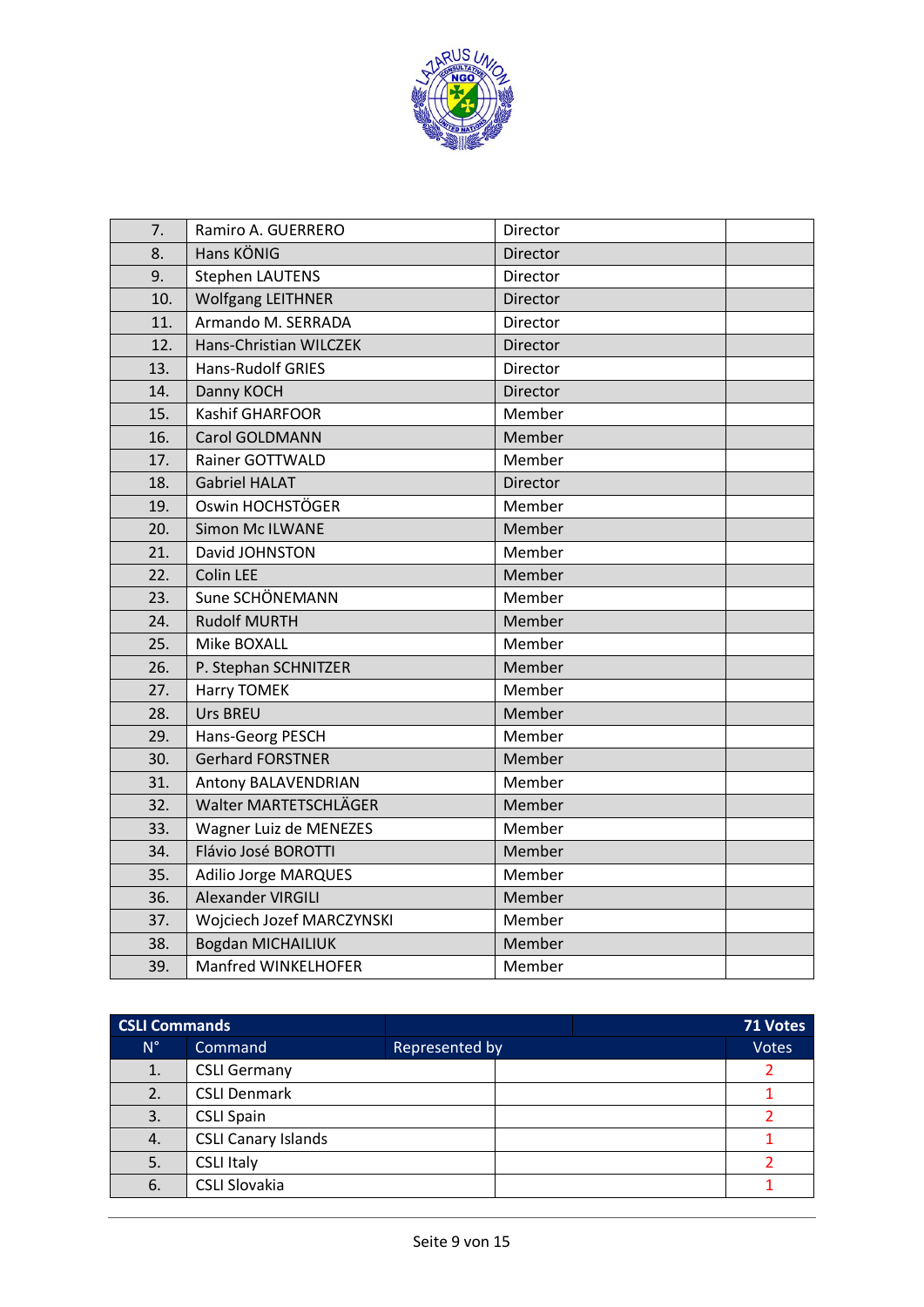

| 7.  | <b>CSLI Great Britain</b>   | $\mathbf{1}$   |
|-----|-----------------------------|----------------|
| 8.  | <b>CSLI Ireland</b>         | $\mathbf{1}$   |
| 9.  | <b>CSLI Scotland</b>        | $\mathbf{1}$   |
| 10. | <b>CSLI Belgium</b>         | $\mathbf{1}$   |
| 11. | <b>CSLI Sweden</b>          | $\mathbf{1}$   |
| 12. | <b>CSLI Switzerland</b>     | $\mathbf{1}$   |
| 13. | <b>CSLI Bulgaria</b>        | $\mathbf{1}$   |
| 14. | <b>CSLI Hungary</b>         | $\mathbf{1}$   |
| 15. | <b>CSLI Serbia</b>          | $\mathbf{1}$   |
| 16. | <b>CSLI Turkey</b>          | $\mathbf{1}$   |
| 17. | <b>CSLI Lithuania</b>       | $\overline{2}$ |
| 18. | CSLI Czech Rep.             | $\mathbf{1}$   |
| 19. | <b>CSLI USA</b>             | $\mathbf{1}$   |
| 20. | <b>CSLI Argentina</b>       | $\mathbf{1}$   |
| 21. | <b>CSLI Brazil</b>          | 4              |
| 22. | <b>CSLI Venezuela</b>       | $\mathbf{1}$   |
| 23. | <b>CSLI Mexico</b>          | $\mathbf{1}$   |
| 24. | <b>CSLI Paraguay</b>        | $\mathbf{1}$   |
| 25. | <b>CSLI Chile</b>           | $\mathbf{1}$   |
| 26. | <b>CSLI Colombia</b>        | $\mathbf{1}$   |
| 27. | <b>CSLI Bolivia</b>         | $\mathbf{1}$   |
| 28. | <b>CSLI Bahrain</b>         | $\mathbf{1}$   |
| 29. | CSLI Saudi Arabia           | $\mathbf{1}$   |
| 30. | <b>CSLI United Emirates</b> | $\mathbf{1}$   |
| 31. | <b>CSLI Kuwait</b>          | $\mathbf{1}$   |
| 32. | <b>CSLI Oman</b>            | $\mathbf{1}$   |
| 33. | <b>CSLI Yemen</b>           | $\mathbf{1}$   |
| 34. | <b>CSLI Qatar</b>           | $\mathbf{1}$   |
| 35. | <b>CSLI Egypt</b>           | $\mathbf{1}$   |
| 36. | <b>CSLI Jordan</b>          | $\mathbf{1}$   |
| 37. | <b>CSLI Iran</b>            | $\mathbf{1}$   |
| 38. | <b>CSLI Iraq</b>            | $\mathbf{1}$   |
| 39. | <b>CSLI Israel</b>          | $\mathbf{1}$   |
| 40. | <b>CSLI Palestine</b>       | $\mathbf{1}$   |
| 41. | <b>CSLI China</b>           | $\mathbf{1}$   |
| 42. | <b>CSLI Pakistan</b>        | $\mathbf{1}$   |
| 43. | <b>CSLI Mongolia</b>        | $\mathbf{1}$   |
| 44. | <b>CSLI Russia</b>          | $\mathbf{1}$   |
| 45. | <b>CSLI Ukraine</b>         | $\mathbf{1}$   |
| 46. | <b>CSLI Thailand</b>        | $\mathbf{1}$   |
| 47. | <b>CSLI India</b>           | $\mathbf{1}$   |
| 48. | <b>CSLI Malaysia</b>        | $\mathbf{1}$   |
| 49. | CSLI Kazakhstan             | $\mathbf{1}$   |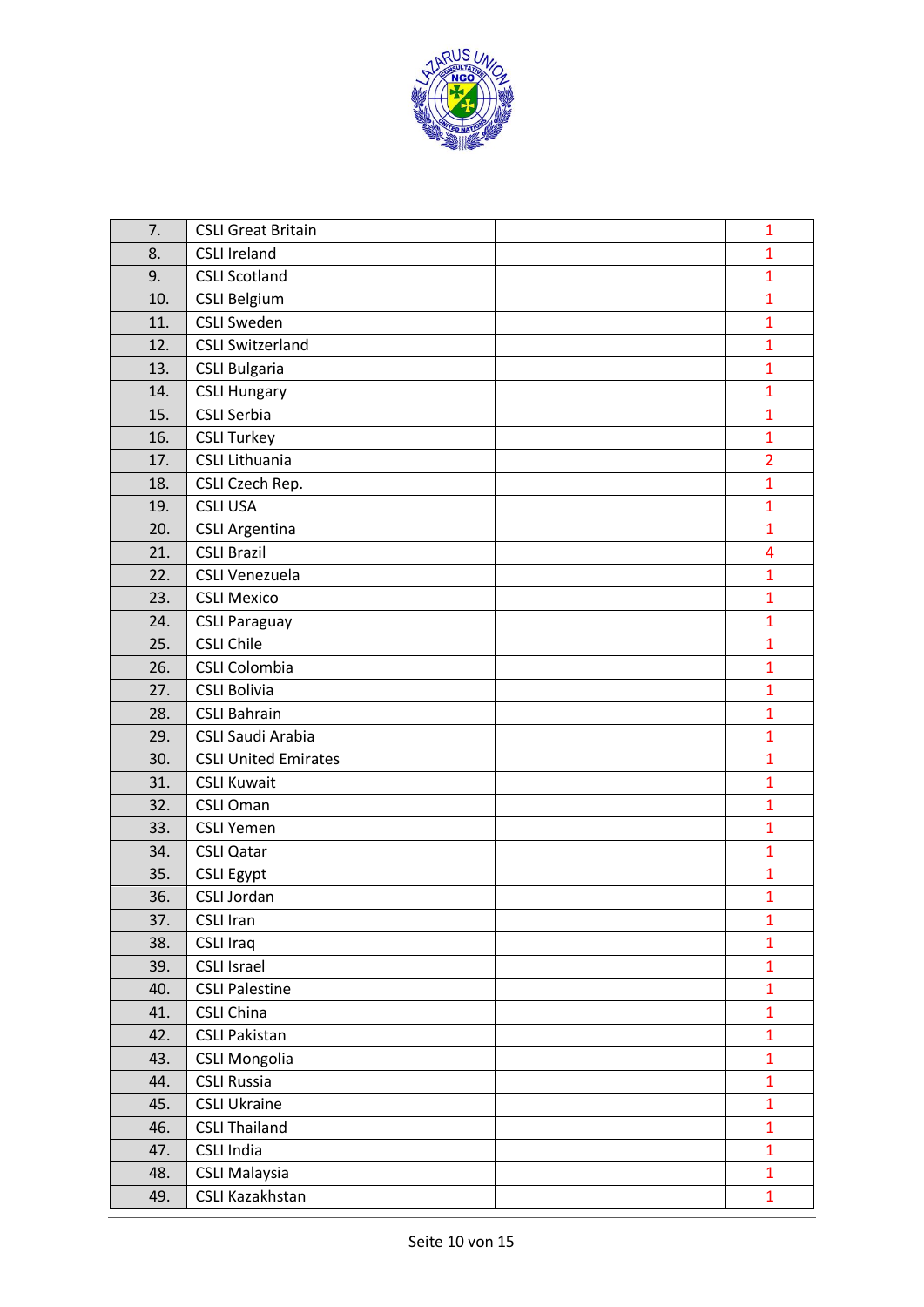

| 50. | CSLI Indonesia                 | 1            |
|-----|--------------------------------|--------------|
| 51. | <b>CSLI South Africa</b>       |              |
| 52. | <b>CSLI Tripoli</b>            |              |
| 53. | <b>CSLI Ethiopia</b>           |              |
| 54. | <b>CSLI Sierra Leone</b>       |              |
| 55. | <b>CSLI Uganda</b>             | 1            |
| 56. | <b>CSLI Liberia</b>            |              |
| 57. | <b>CSLI Australia</b>          | 1            |
| 58. | <b>CSLI Singapore</b>          | 1            |
| 59. | CSLI Indonesia                 |              |
| 60. | <b>CSLI Ghana</b>              | $\mathbf{1}$ |
| 61. | <b>CSLI Finland</b>            | 1            |
| 62. | <b>CSLI Bosnia Herzegovina</b> | 1            |
| 63. | <b>CSLI Philippines</b>        | 1            |
| 64. | <b>CSLI Montenegro</b>         |              |

|             | <b>INTERNATIONAL GROUPS</b>    |                | 12 Votes     |
|-------------|--------------------------------|----------------|--------------|
| $N^{\circ}$ | Group                          | Represented by | <b>Votes</b> |
| 1.          | United Grand Priories OSJ      |                |              |
| 2.          | Gozo Scouts                    |                |              |
| 3.          | <b>CSLI Grand Corps Poland</b> |                |              |
| 4.          | Sword of Freedom               |                |              |

| <b>GROUP-MEMBERS</b> |                              |                | 20 Votes       |
|----------------------|------------------------------|----------------|----------------|
| $N^{\circ}$          | Group-Member                 | Represented by | <b>Votes</b>   |
| 1.                   | <b>CSLA Austria</b>          |                | 1              |
| 2.                   | MK-EFM                       |                |                |
| 3.                   | MK-EFM-LKSTM                 |                | $\mathbf{1}$   |
| 4.                   | Joachim Order OSJ            |                | $\overline{2}$ |
| 5.                   | CSLI Corps St. Michael Order |                | $\mathbf{1}$   |
| 6.                   | <b>STK Lettenreuth</b>       |                | $\overline{2}$ |
| 7.                   | Instituto Brasiliero do Meio |                | $\overline{2}$ |
| 8.                   | Fliegergruppe Wien           |                | 1              |
| 9.                   | Flugsportverein Stockerau    |                | 2              |
| 10.                  | Aerial CSLI Air Corps-ALAC   |                |                |
| 11.                  | <b>AERIAL Helicopter</b>     |                |                |
| 12.                  | AERIAL East s.r.o.           |                |                |
| 13.                  | "The Way" Association        |                | 1              |
| 14.                  | MK-EFM Kdo. Germany          |                | 1              |
| 15.                  | Knights of Peter & Paul      |                | 1              |
|                      |                              |                | 103            |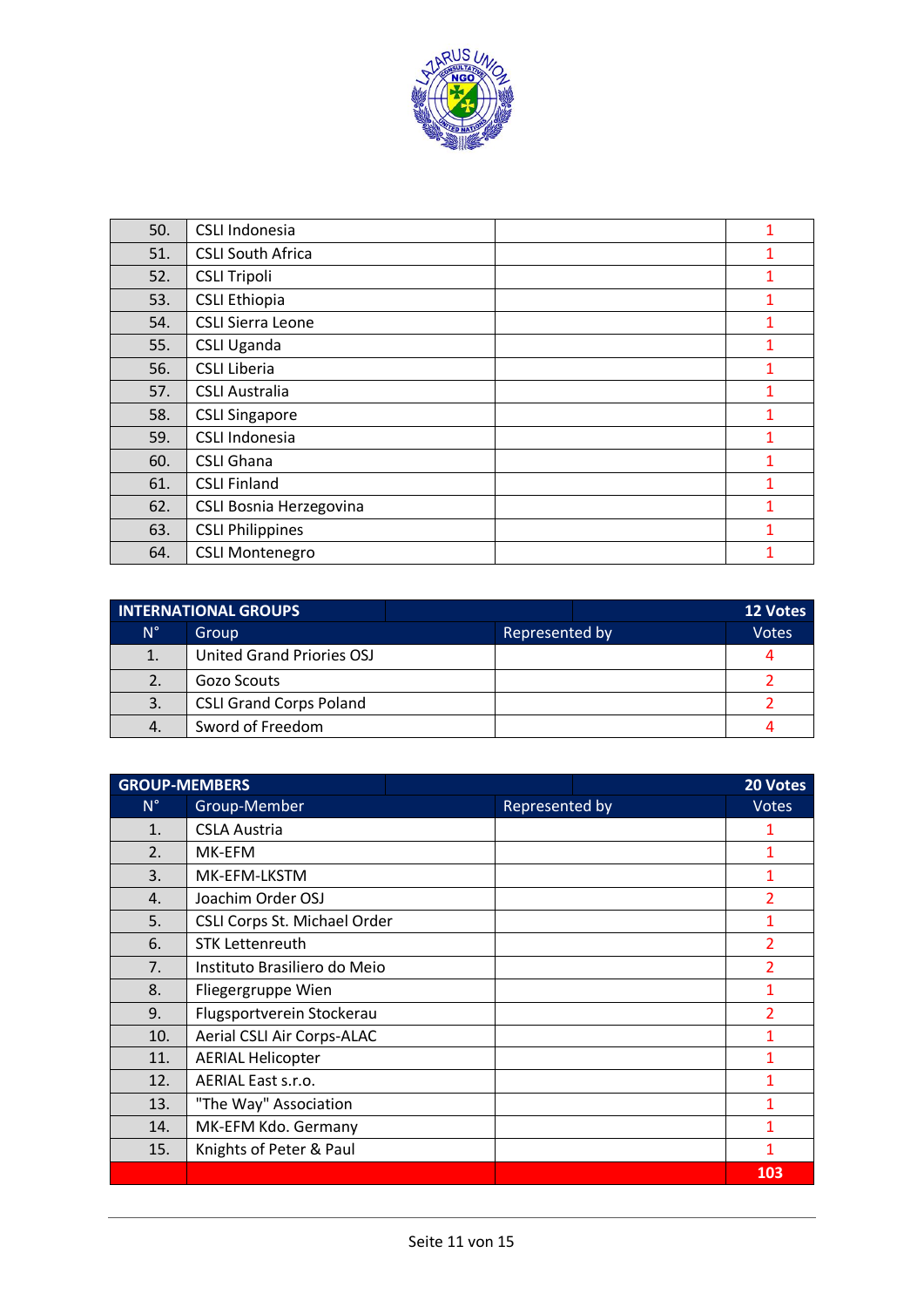

#### **LAZARUS UNION UNION CORPS SAINT LAZARUS INTERNATIONAL** *ECOSOC General Consultative Status (632158), ZVR: 023914681*

### **ANNEX 3 CASH REPORT**





NGO in General Consultative Status with the Economic and Social Council of the United Nations

Cash Report from 01.01.2022 to 13.05.2022!

| Carry forward from 2021  | 26.249,23 |
|--------------------------|-----------|
| Sum of expenses          | 6.500,00  |
| Summe der Einnahmen      | 2.431.14  |
| Balance as at 13.05.2022 | 21.397,94 |

Greatest expenditure sum was for the Lazarus music corps of 6.500, --€

Peter Scherer CFO Lazarus Union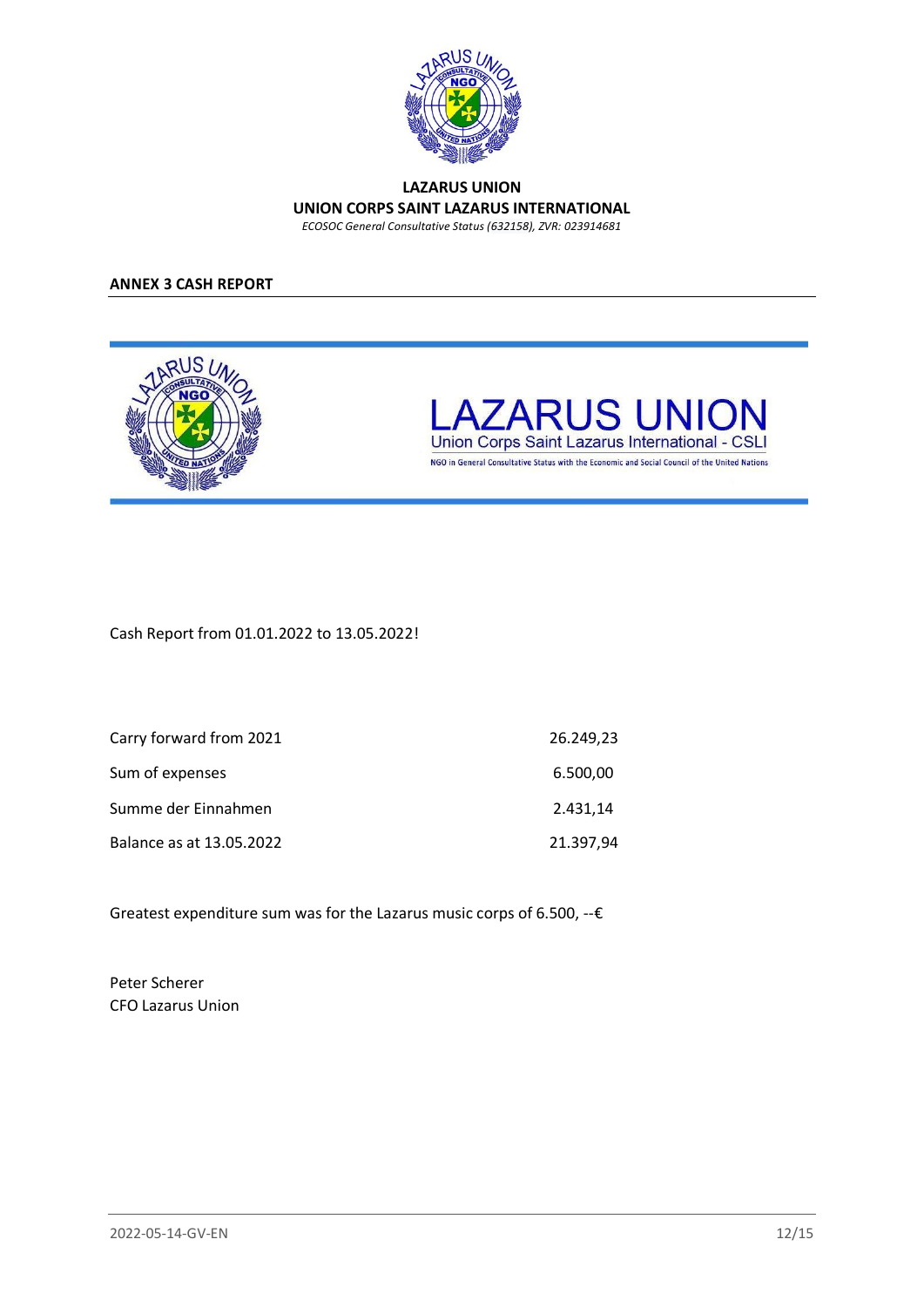

#### **APPENDIX 4: AUDITORS' REPORT**

#### **Place and time of the audit procedures:**

Premises of the CSLI, residence Oliver Gruber-Lavin and seat of the Lazarus Union (inventory) and all year round by sending of all appropriate documents on monthly basis and ongoing vote and a conclusion discussion.

#### **Timing and nature of the audit procedures:**

Each voucher is or was checked by the President. On a monthly basis, all receipts were scanned and electronically transmitted to the auditors and other persons involved in the audit, along with the bookings (balance lists for bank and cash) of the previous month. Due to the web shop and the resulting fact that there are NO cash transactions with insignia and devotional objects (anymore) and therefore all payments in this regard are processed exclusively via our bank account, a complete check of all payment transactions is possible in a clear and precise manner.

#### **Persons involved in the audit:**

- Johann Wukovits Auditor
- Bettina Heindel Auditor
- Angelika Krause Auditor
- Oliver Gruber-Lavin Vice President and Secretary General
- Peter Scherer Deputy Treasurer
- Joerg Peter Jung Deputy Treasurer

#### **Examination period:**

- Fiscal year 2019 from 1.1.2019 to 31.12.2019
- Fiscal year 2020 from 1.1.2020 to 31.12.2020
- Fiscal year 2021 from 1.1.2021 to 31.12.2021.

#### **Documents made available:**

For this purpose, the auditors were sent the monthly balance and posting lists as well as the inventory lists completely electronically. Furthermore, the complete list of PayPal turnover and transactions. All original receipts were also scanned and transmitted monthly. This ensured that EVERY receipt was checked by at least seven people (see above) or could be checked continuously.!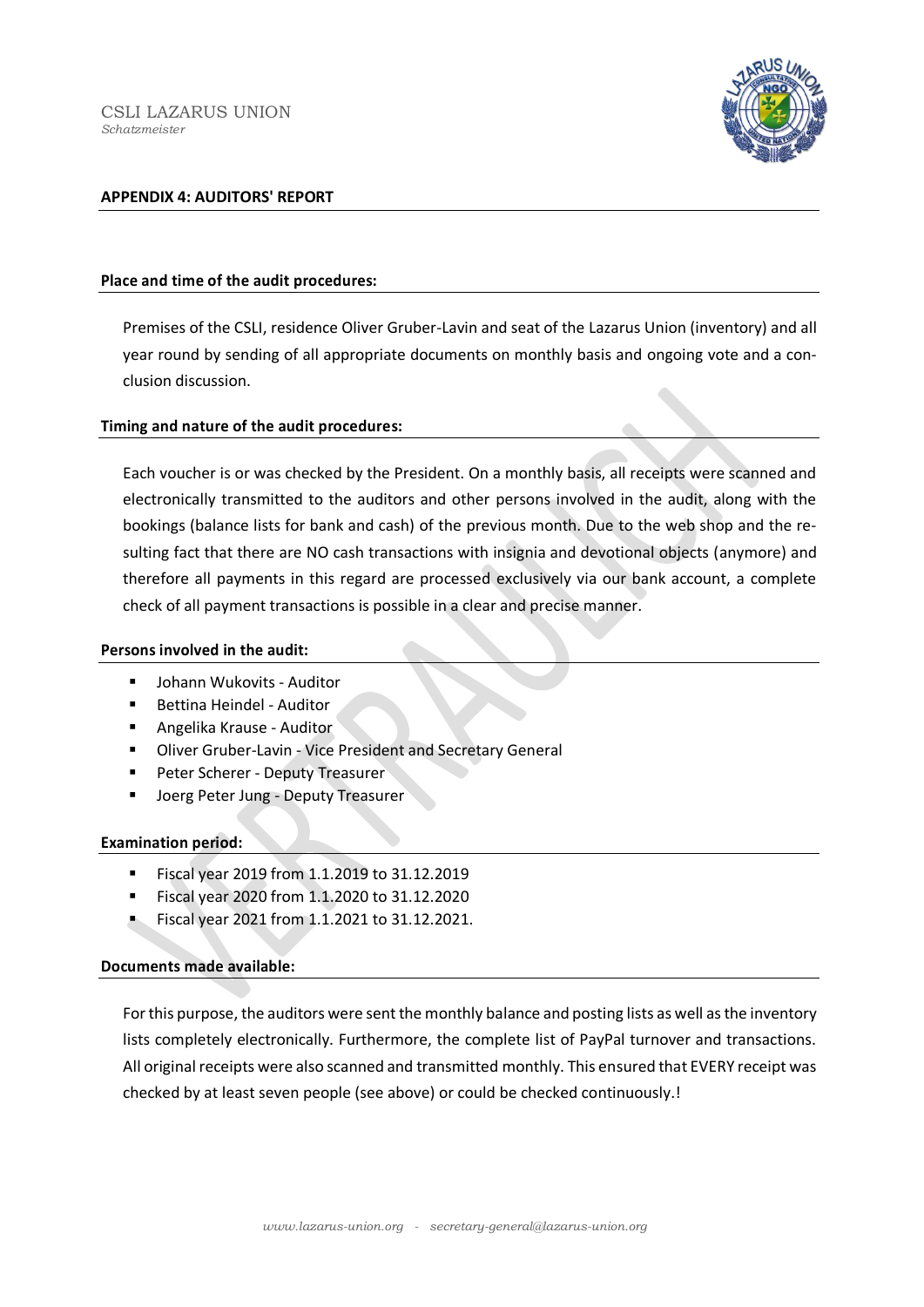CSLI LAZARUS UNION *Schatzmeister*



#### **Examination method:**

**Cash desk**: individual voucher check

**Bank**: individual voucher check and list of balances, with special attention also paid to internal transfers. Payments via PayPal are also included in their own complete list.

**Inventory**: Through the web shop, which automatically registers every order (ongoing order entry including cancellations) and concludes every order process with an invoice, as a random check according to quantity and valuation. The inventory itself was a "counting inventory".

#### **Findings:**

#### *(a) individually:*

No errors or irregularities were found. The recording of all income and expenditure on EXCEL files, both at the cash desk and at the bank, is clear and therefore easily comprehensible. The possibility of evaluating income and expenditure areas is an additional great help in estimating and checking the financial management of the association.

#### *b) General:*

The auditors note that due to the stock built up during the audit period, which is fully financed, and the stock of cash, the association again has a very solid basis for financing the association's activities in 2019.

#### *c) Web Shop:*

This professional procedure (introduced on 1 June 2016) not only enables a new dimension in internal control in terms of inventory management, but also in terms of overview and control. Orders and incoming payments (including PayPal) can be easily and clearly assigned. Once again, special thanks and recognition go to the developer and administrative manager of the web shop, Oliver Gruber-Lavin.